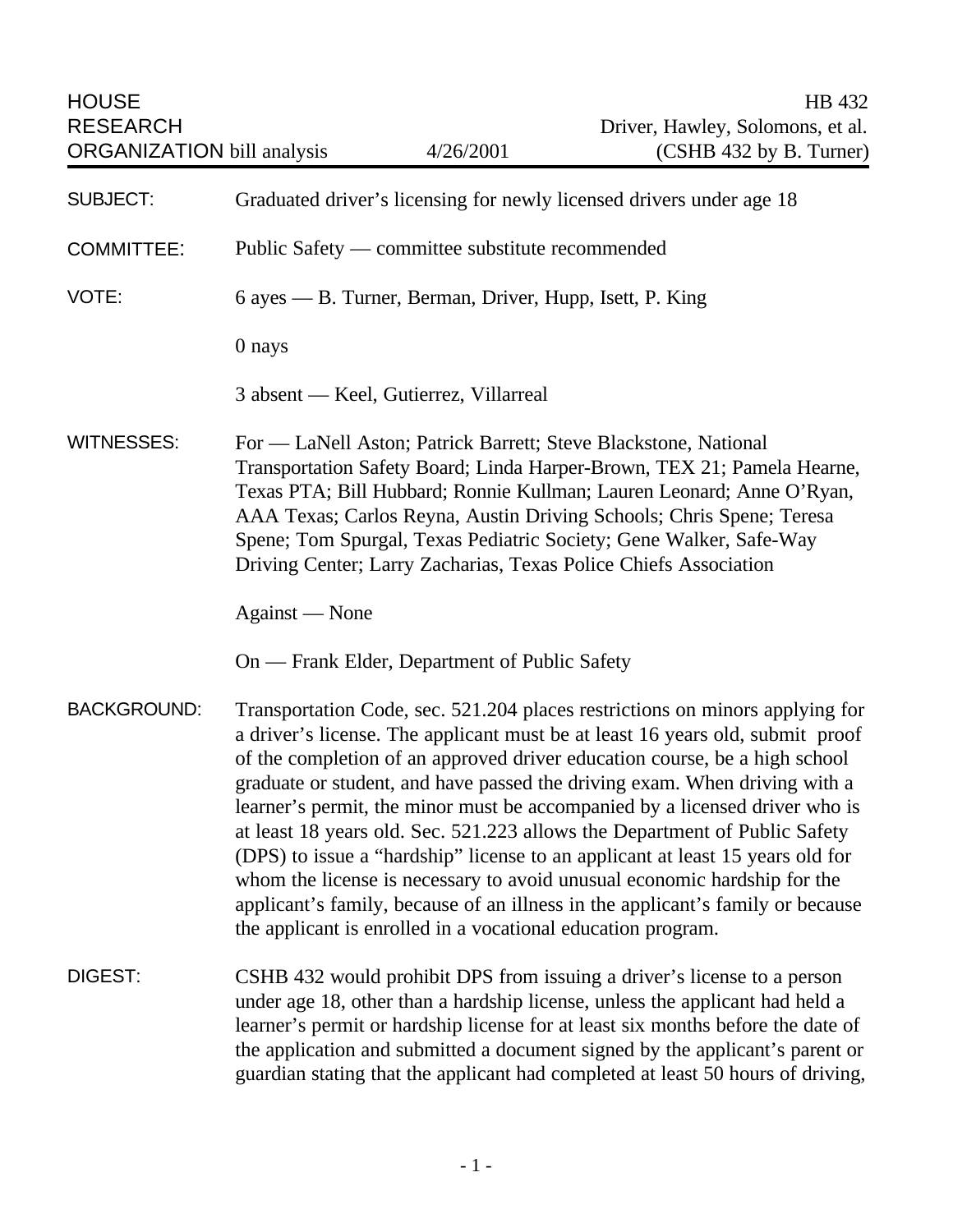## HB 432 House Research Organization page 2

including at least 10 hours of nighttime driving, accompanied by a licensed adult with at least one year of driving experience.

The bill would prohibit a minor, during the six-month period following the original issuance of a driver's license, from driving between 11 p.m. and 5 a.m. unless driving during those hours was necessary for a job (including work on a family farm), for a school-related activity, or for a medical emergency. During this period, the minor could not drive with a passenger who was under age 21 unless the passenger was the driver's sibling and the parent or guardian of the driver and passenger had permitted it. These restrictions would not apply to a driver with a hardship license or to a driver with a learner's permit while accompanied by a licensed adult driver.

CSHB 432 would increase from 18 to 21 the required age of the licensed adult who must accompany a driver with a learner's permit. It also would change the expiration date of a learner's permit from the first birthday after the date of the application to the second birthday.

This bill would take effect September 1, 2001. It would not affect the validity or effect of a license issued before that date.

**SUPPORTERS** SAY: CSHB 432 is necessary to help curb the high rate of teenage traffic fatalities. According to the National Transportation Safety Board, the crash rate for 16 year-old drivers is by far the highest of any age group, at 43 crashes per million miles driven. The 16-year-old crash rate is 1.5 times higher than that of 17-year-old drivers, three times higher than that of 18- and 19-year-old drivers, and 4.3 times higher than that of 20-to-24-year-old drivers. In 1998, Texas recorded 766 traffic fatalities involving drivers between the ages of 15 and 20, representing more than 18 percent of all highway fatalities in the state. Only 5.5 percent of Texas' licensed drivers are teenagers.

> Forty-three other states have instituted some form of graduated licensing and have seen dramatic decreases in traffic fatalities and injuries among 16-yearolds. California has seen a reduction of 19 percent, Michigan 35 percent, and North Carolina 26 percent since enacting legislation similar to CSHB 432.

Teenage drivers and passengers often drive without wearing safety belts in cars with several teenagers. When night driving and sometimes alcohol are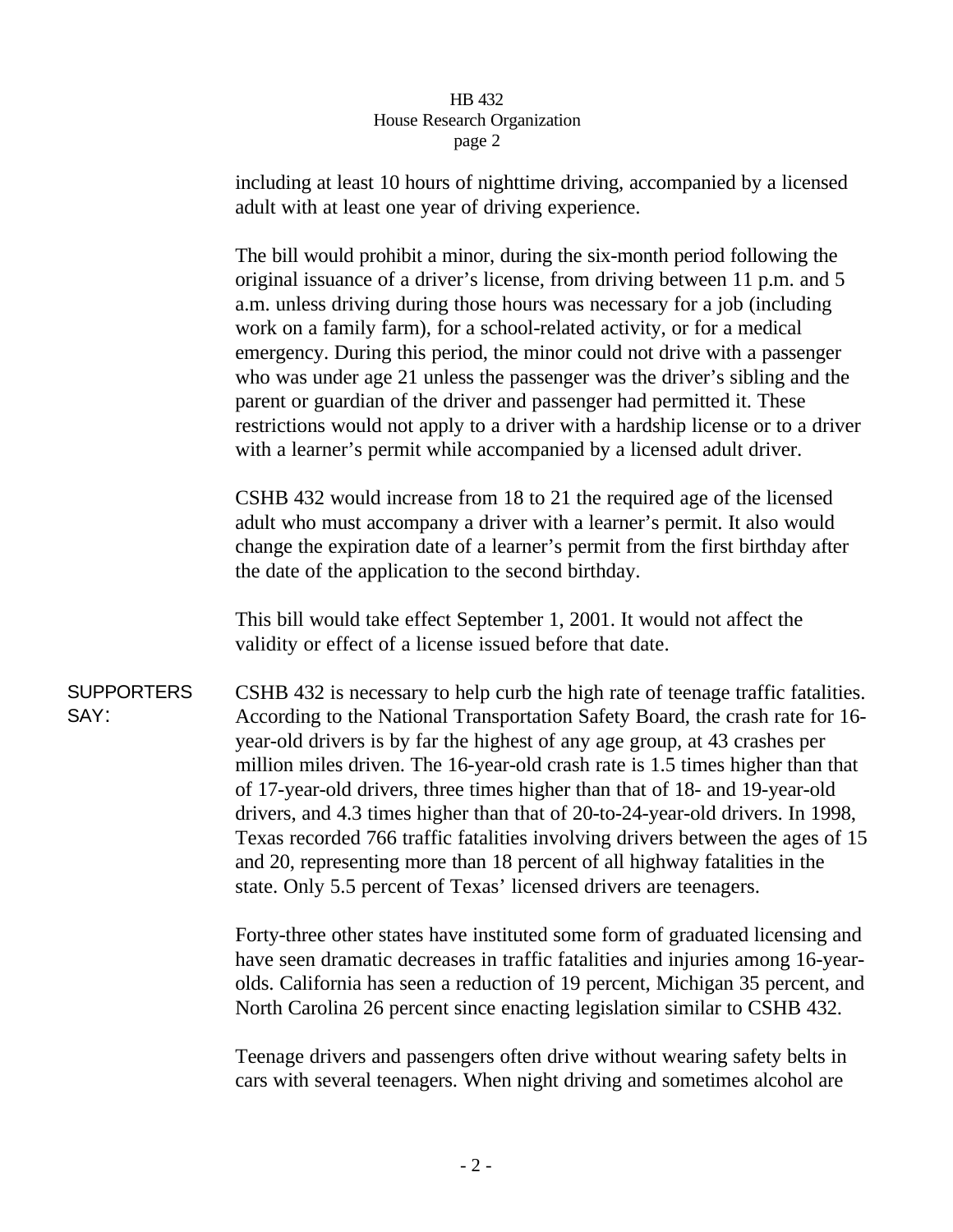## HB 432 House Research Organization page 3

added to the driver's inexperience, the crash risk increases substantially. A graduated licensing system combines restrictions so that the teenager's initial driving experiences occur in less dangerous circumstances until the driver has gained some experience. Graduated licensing must include nighttime driving restrictions. As a new driver's skills and maturity develop, the minor can proceed to full licensure.

A 1994 survey by the Insurance Institute for Highway Safety found that 90 percent of the 1,000 parents polled favored at least a minimum period of supervision before full licensure; 74 percent favored night driving curfews; 43 percent favored restricting teenage passengers during the first few months of driving; and 58 percent favored some sort of graduated licensing package including all of the above.

Although parents may think they will be inconvenienced by these provisions and will have to drive their teenagers everywhere, this has not proven to be the case in states with graduated license laws. Such restrictions apply only to the six months after receiving a license, and exceptions are allowed for work and school-related activities. The choice between a temporary inconvenience and the risk of a child's life should be an easy one.

**OPPONENTS** SAY: The nighttime curfew proposed by CSHB 432 would not be practical, especially in metropolitan areas. A minor who got stuck in traffic or held up by construction might have to exceed the speed limit to obey the curfew. Parents should be allowed to decide when a teenager can drive.

> Graduated licensing could create an inconvenience to parents, who would have to drive their teenagers during the six-month restricted period after issuance of a license. Requiring parents to supervise driver training for their children would be inconvenient, unenforceable, and unnecessary.

**OTHER OPPONENTS** SAY: The lack of enforcement provisions in many graduated license laws could lead to civil liberty violations. Nothing would prohibit law enforcement officers from stopping drivers at night simply because they look like teenagers. This could violate the rights of drivers with full licenses who were pulled over for looking "too young."